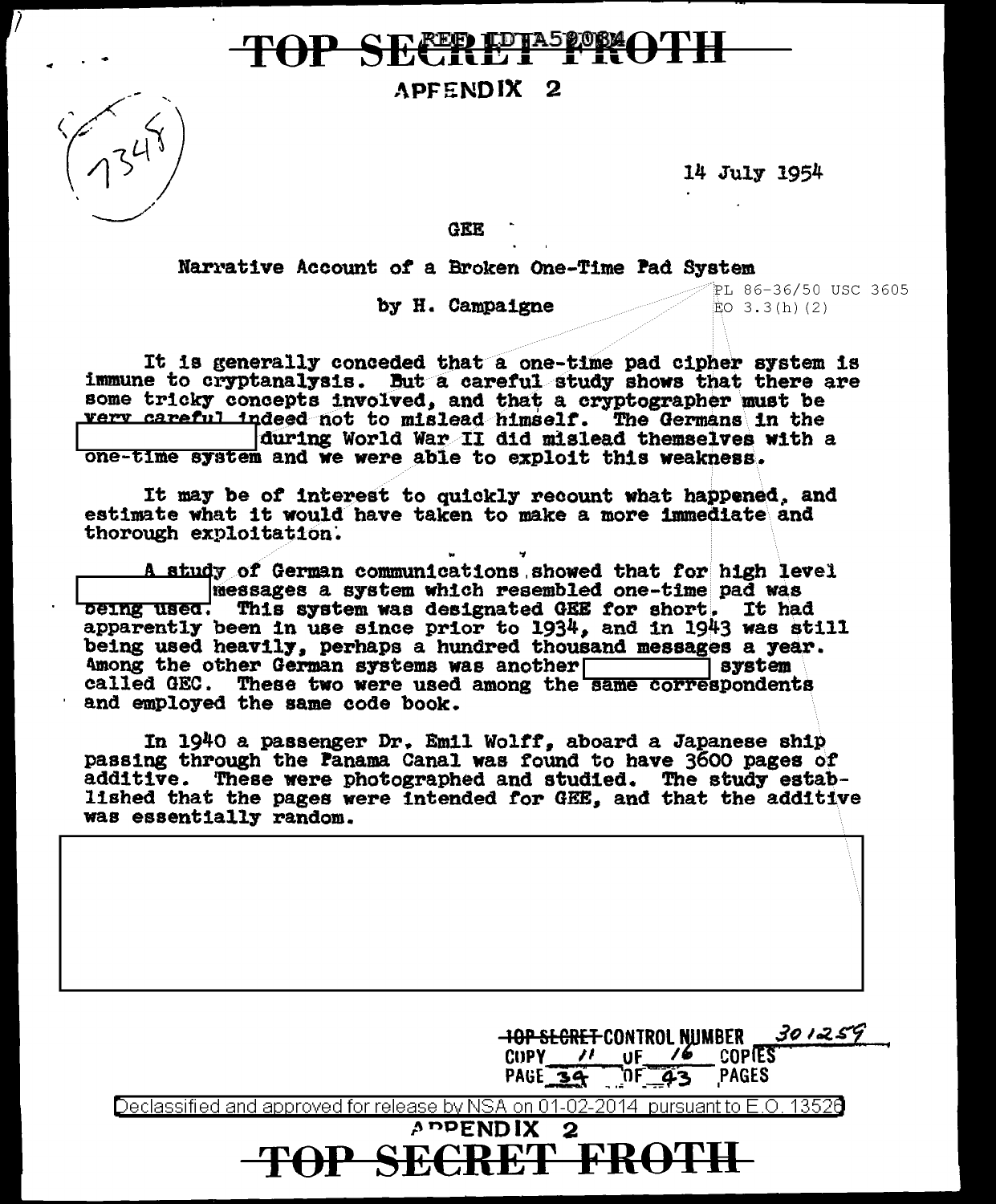## **TOP SECRET I ROTH**

PL 86-36/50 USC 3605  $\angle$ EO 3.3(h)(2)

As more was learned about GEE hope revived that something could be accomplished. It was now known that an occassional exception to strict one-time use had been allowed. So a renewed attack was begun. An account of this has been excellently related by T. A. Waggoner in the ASA document "The Solution and Exploitation of the German One-Time Pad System, GEE" (TEC #TS290).

A restudy of the 3600 photostatted pages of additive taken from Dr. Emil Wolff showed that there were some non-random pro-Derties which had previously been overlooked.

 $-2-$ 

### TOP SECRET FROTH